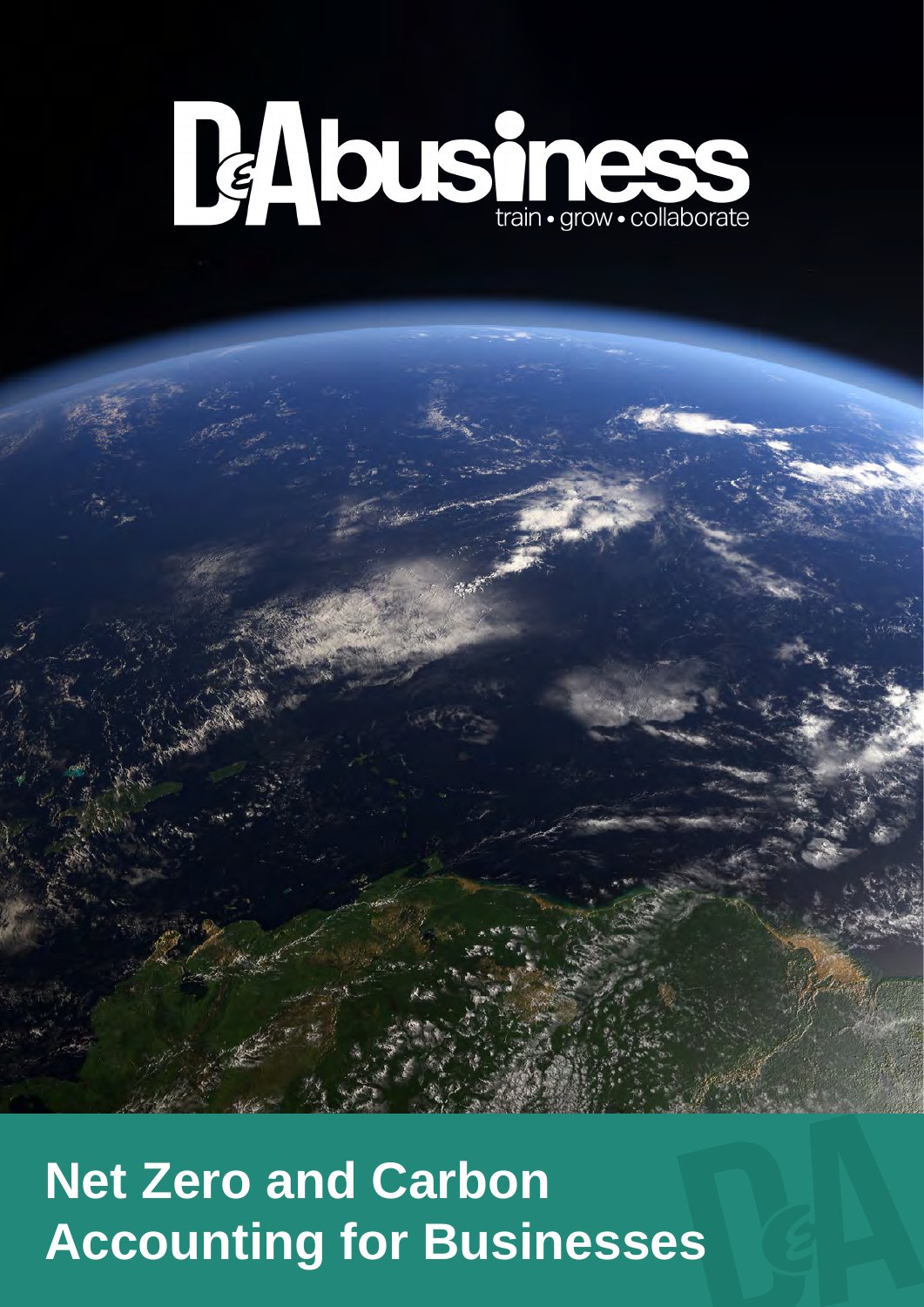To avoid a **world level catastrophe**, global **greenhouse gas emissions** must be slashed in half by 2030 and reach **Net Zero by 2050**.

Most of us have tried to eradicate disposable plastics and create energy saving options where possible, but **what does it really take to get to Net Zero in your business?**

D&A Business have teamed up with leading Net Zero experts and carbon accounting specialists **Imperium** to help businesses understand the implications of impending legislation, requiring them to reduce and report their carbon emissions.



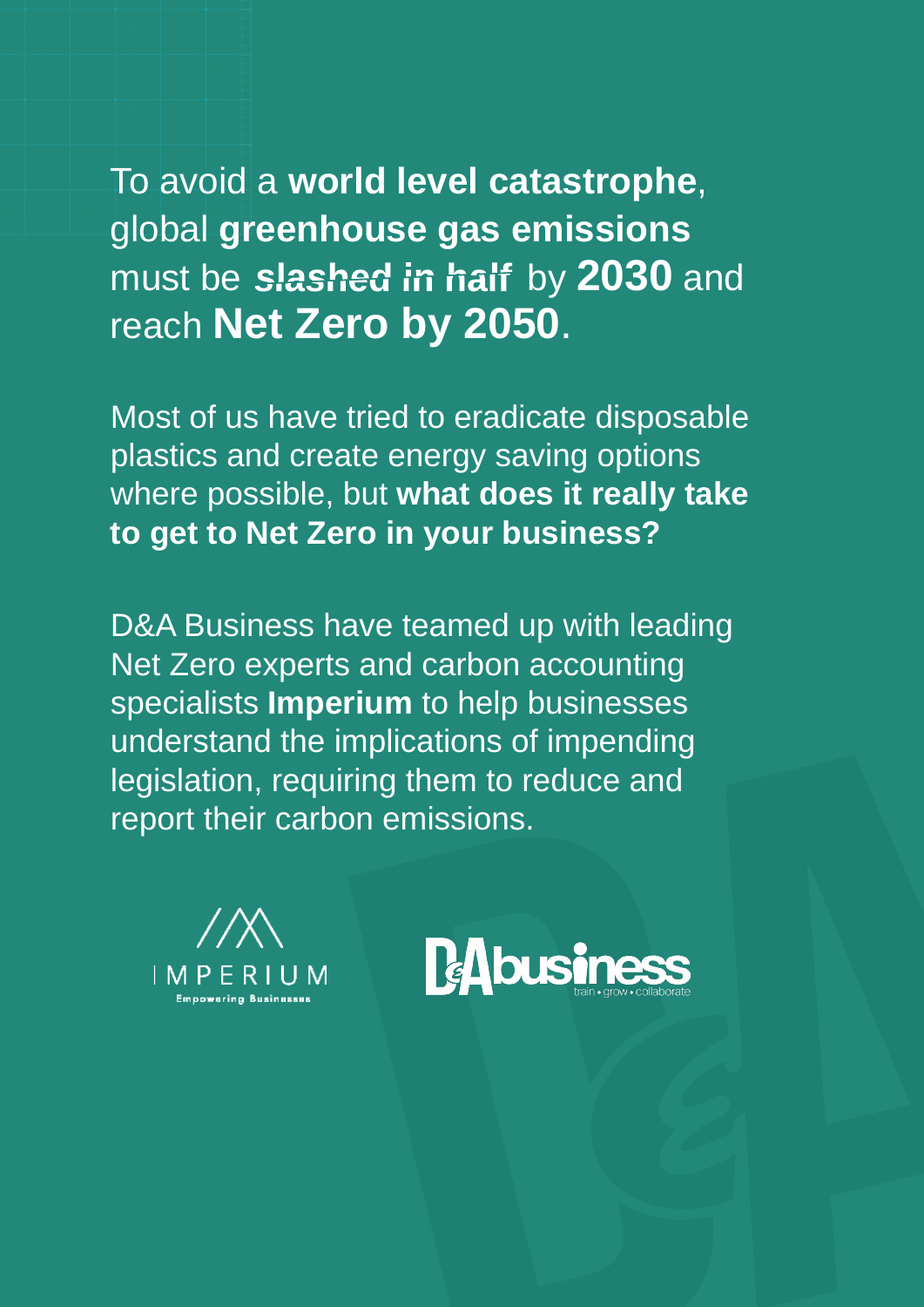

## **Why businesses need to act now**

From 30th September 2021 if you wish to bid on large government contracts you MUST have a Net Zero Carbon Reduction Plan in place.

#### **This is just the start.**

Businesses are also starting to demand a Net Zero Carbon Reduction Plan and, without one in place, will start to reduce your chances of gaining new business.

It is not a question of if but **when** you start implementing your Net Zero Carbon Reduction Plan.

# **Carbon Accounting Software**

To develop plans to achieve Net Zero, businesses will need to understand what emissions they are responsible for, and then be able to measure, analyse and reduce these emissions on a regular basis. Using a carbon accounting software will provide businesses with the tools they need to develop this understanding as well as providing management information for regular reporting.

As part of course registration we provide access for a year including initial training in the use of the software, plus guidance on input of datasets.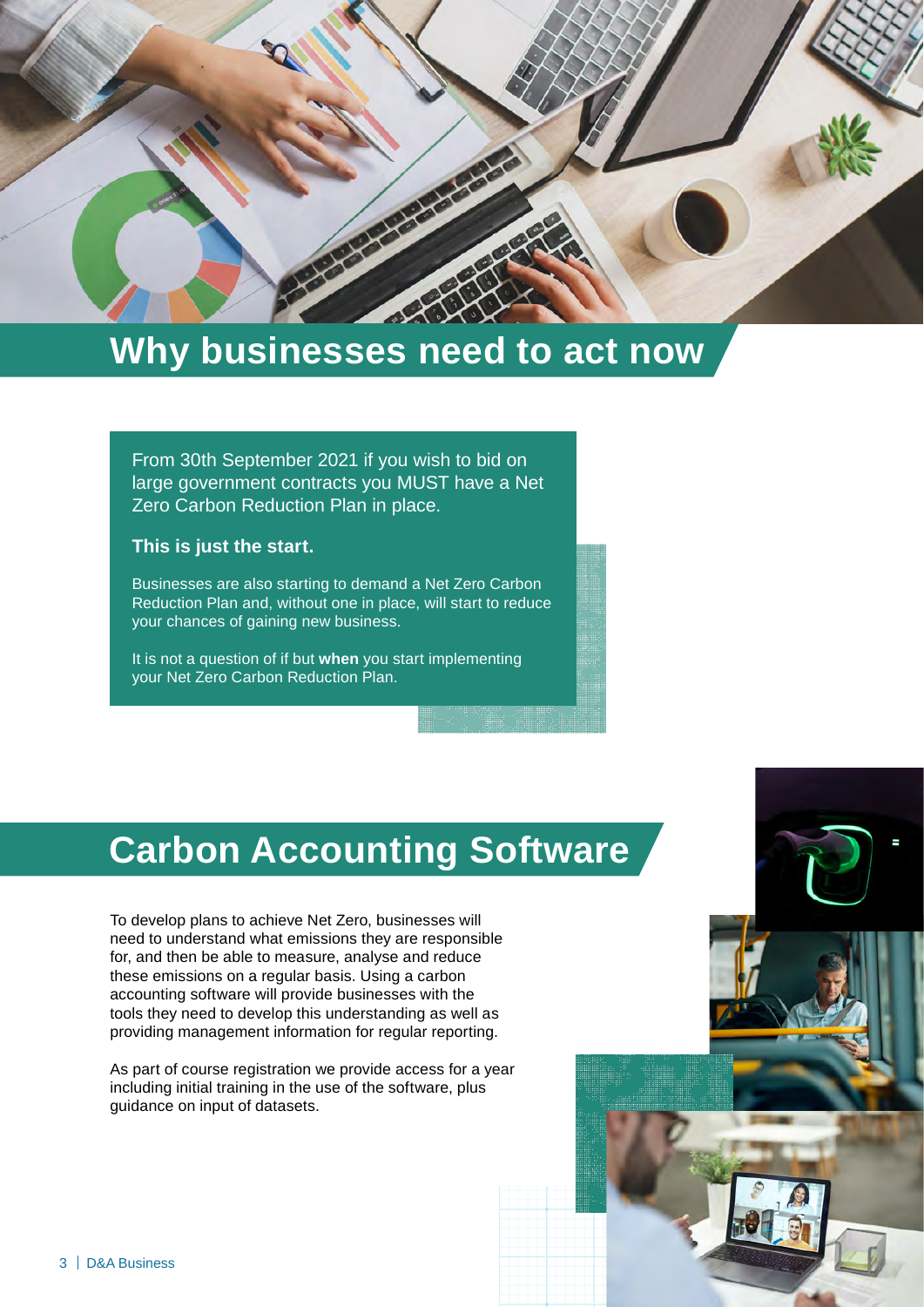# **Course details**

### **Course overview:**

With three levels of courses, individually tailored to businesses of all sizes and sectors, delegates can learn everything from measuring and managing their carbon footprint and motivating cultural change within the workforce to developing a Net Zero Carbon Reduction Plan.

Delegates will also gain access and full training on accredited carbon accounting software CBN for a full year, empowering them to capture, manage and report their Scopes 1, 2 and 3 emissions\* at a moment in time and the future. The CBN Expert software can also measure the effect of switching petrol vehicles to electric, installing a biomass plant or wind turbine, allowing them to make informed decisions before investing.

\* Resource: Carbon Trust – [What are Scope 3 emissions?](https://www.carbontrust.com/resources/briefing-what-are-scope-3-emissions)

#### **Level 2 - Leaders** Suitable for: Leaders

The Net Zero Leader training course has been designed to help business leaders to understand what Net Zero is, what it means to their business and how businesses can benefit from a Net Zero strategy.

#### **What the course covers:**

- ‒ Climate change: the targets and the challenges
- ‒ The business case for Net Zero: Why is it a strategic imperative?
- ‒ What are carbon emissions and where are they in your business?
- 15 elements of scope 3
- ‒ Strategy development
- Creating targets for carbon reduction
- $-$  Embedding strategies
- ‒ Engagement strategy
- $-$  Lighting up and mobilising supply chains

#### **Level 1 - Warrior** Suitable for: All Colleagues

The Net Zero Warriors training course has been designed to inform all levels of colleagues about the fundamentals of Net Zero.

#### **What the course covers:**

- ‒ Climate change: the targets and the challenges
- ‒ The business case for Net Zero: Why is it a strategic imperative?
- What are carbon emissions and where are they in your business?
- ‒ How can I make a difference?

#### **Level 3 - Master** Suitable for: Senior Leaders

These are predominately for larger organisations where more bespoke solutions are required for senior leaders and will often include workshops to work on Net Zero strategy for the business and relevant training required for those key individuals who will be driving the strategy forward.

All courses and modules can be modified and will be bespoke to the needs/requirements of each business. The course duration can be tailored to you, either taking a lighter touch over a longer period, or a more intensive short programme.

**Funding is also available through the Flexible Workforce Development Fund.**

**MORE INFORMATION**